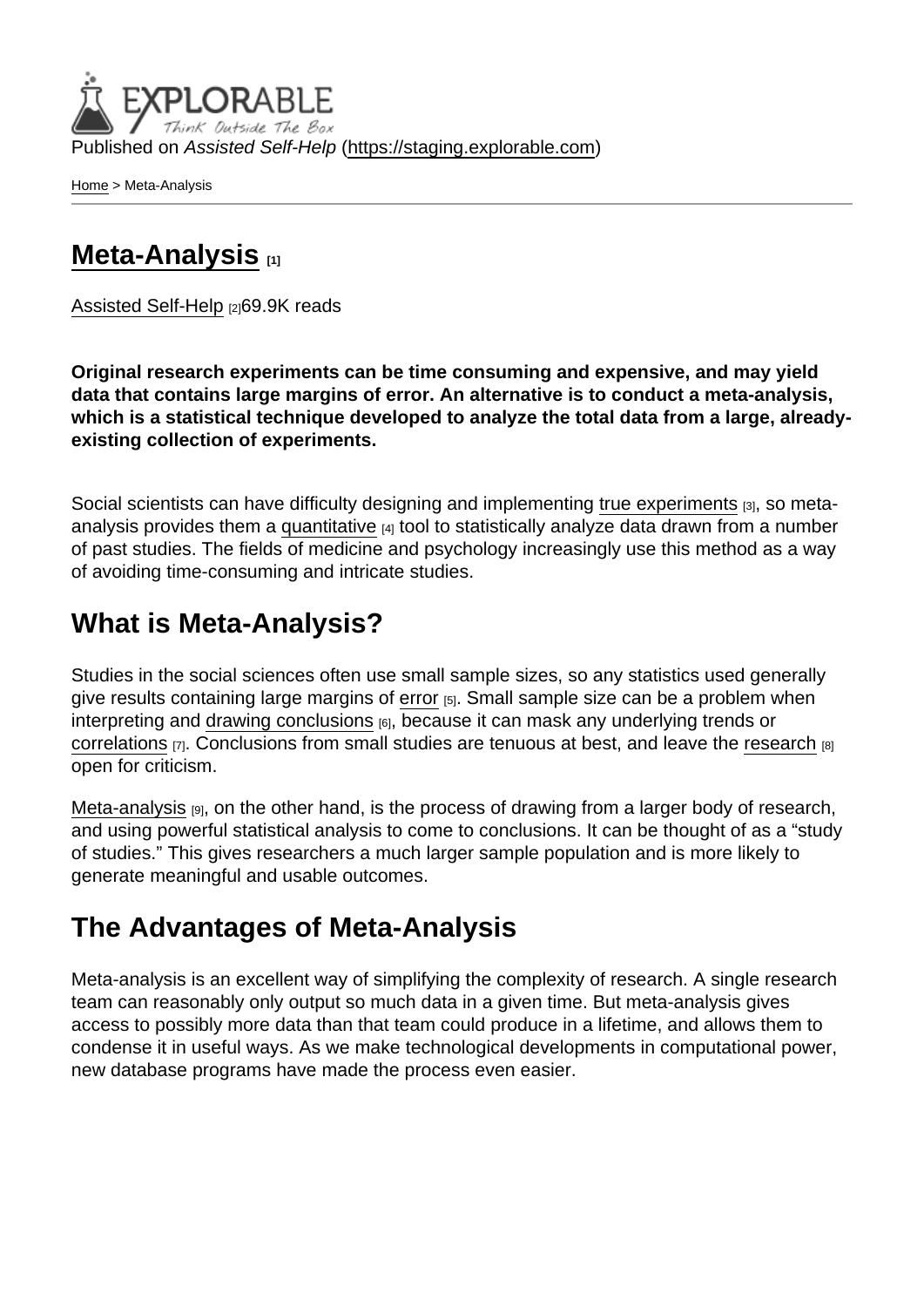For rare medical conditions, meta-analysis allows researchers to collect data from further afield than would be possible for one research group. This allows them to conduct meaningful statistical analyses when a small local sample would have told them nothing about the disease.

When professionals working in parallel can upload their results and access all known data on a topic, there is a built-in quality control. The effects of error or bias in studies are kept in check. Meta-analysis also ensures there is no unnecessary repeat research and allows researchers to pool resources and compare methods. As papers can often take many months to be physically published, instant computer records ensure that other researchers are always aware of the latest work and [results](https://explorable.com/statistically-significant-results)  $[10]$  in the field.

A meta-study allows a much wider net to be cast than a traditional [literature review](https://explorable.com/what-is-a-literature-review) [11], and is excellent for highlighting [correlations](https://explorable.com/statistical-correlation) [12] and links between studies that may not be readily apparent as well as ensuring that the compiler does not subconsciously infer correlations that do not exist. Perhaps best of all, meta-studies are economical and allow research funds to be diverted elsewhere.

# The Disadvantages of Meta-Analysis

There are nevertheless disadvantages to meta-analysis, of which a researcher must be aware before relying on the data and [statistics](https://explorable.com/statistics-tutorial) [13] it generates. The main problem is the potential for [publication bias](https://explorable.com/publication-bias) [14] and skewed data.

Research generating results that don't reject null [hypotheses](https://explorable.com/research-hypothesis) [15] may tend to remain unpublished, or risk not being entered into a database. If the meta-study is restricted to research with positive results, then the [validity](https://explorable.com/types-of-validity)  $[16]$  of the entire endeavor is compromised.

The researcher compiling the data must also make sure that all research is [quantitative](https://explorable.com/quantitative-research-design)  $\alpha$ , rather than [qualitative](https://explorable.com/qualitative-research-design)  $[17]$ , and that the data is comparable across the various research programs, allowing a genuine statistical analysis. It's important to pre-select the studies carefully, ensuring that all the research used is appropriate and of sufficient quality to be used. Just one erroneous or poorly conducted study can place the results of the entire metaanalysis at risk.

On the other hand, setting almost unattainable standards for inclusion can leave the metastudy with too small a sample size to be [statistically relevant](https://explorable.com/significance-test) [18]. Striking a balance can be a little tricky, however the field is in a state of constant development, incorporating protocols similar to the [scientific method](https://explorable.com/what-is-the-scientific-method)  $_{[19]}$  used for normal [quantitative research](https://explorable.com/quantitative-research-design)  $_{[4]}$ .

Current meta-analysts are skillfully developing library-based techniques that use data science to extend the research powers of human scientists. They make it possible to find information buried in government reports or forgotten conference data, ancient or rare materials, or extremely large data sets. As this field grows, meta-analysts are developing the knack of assessing the quality of sources quickly and effectively.

## Conclusions and the Future

Meta-analysis is here to stay as an invaluable tool for research, and is rapidly gaining momentum as a stand-alone discipline, with practitioners straddling the divide between